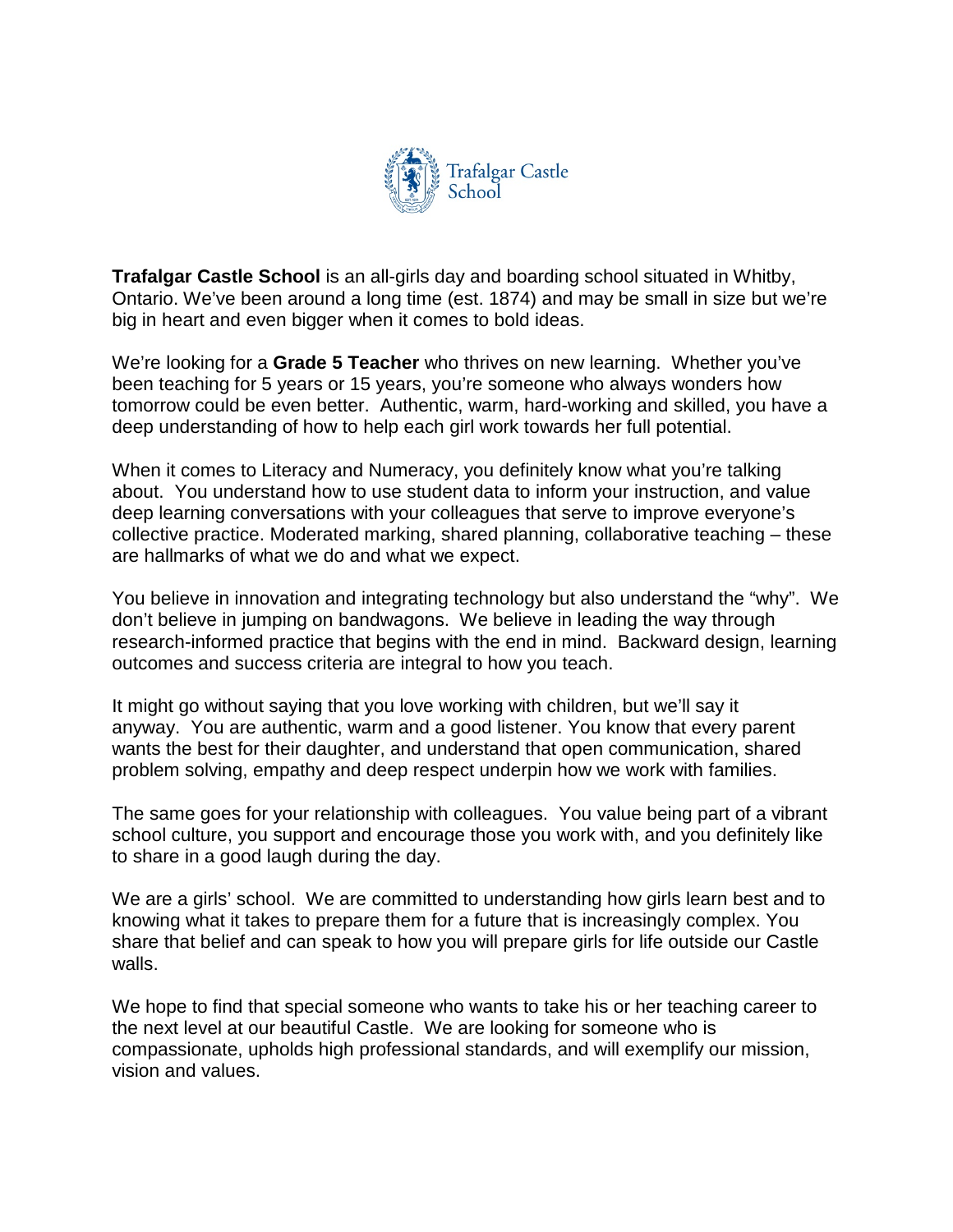You'll report to the Director of Lower School and be an important member of our Grade 4 to 8 team.

## **Here are the skills and attributes you need to have:**

- Bachelor's degree in Education.
- Membership in the Ontario College of Teachers.
- Qualifications at the P/J or J/I level.
- A minimum of 5 years' experience teaching at the Junior level.
- Strong understanding of Literacy and Numeracy.
- Experience with coding, robotics and the integration of technology is an asset.
- The ability to know each and every girl who she is and how she learns.
- A love of collaboration and shared problem-solving. We believe the smartest person in the room, is the room. Teamwork is important to us, so that's a nonnegotiable.
- A belief in nurturing and mentoring every student you encounter that's part of our who we are as a Grade 4 to 12 school.
- A passion for learning and a thirst for feedback there's sure to be lots of both.
- Respect for everyone in the workplace. We believe no job is beneath any of us and that everyone deserves patience, kindness and a morning smile.
- A sense of humour is imperative you'll know why when you get here.
- Hobbies, interests, things you enjoy we want you to have a life outside of work.
- A willingness to coach and participate in co-curricular activities.

## **Here's what we offer:**

- The opportunity to shape and build an amazing Lower School program
- A competitive salary and a comprehensive benefits package
- Participation in the Ontario Teachers' Pension Plan
- Employee tuition discount program
- Excellent professional development opportunities
- Really great colleagues who do fun things together
- A welcoming and vibrant school community

If you think you're the right person for the job, please send a covering letter and resume by **May 13, 2019** to

Peggy Watt, Human Resources Manager **Trafalgar Castle School** 401 Reynolds Street, Whitby, ON L1N 3W9 Email: [careers@trafalgarcastle.ca](mailto:careers@trafalgarcastle.ca)

**Trafalgar Castle School** thanks all interested candidates, however, only those selected for an interview will be contacted.